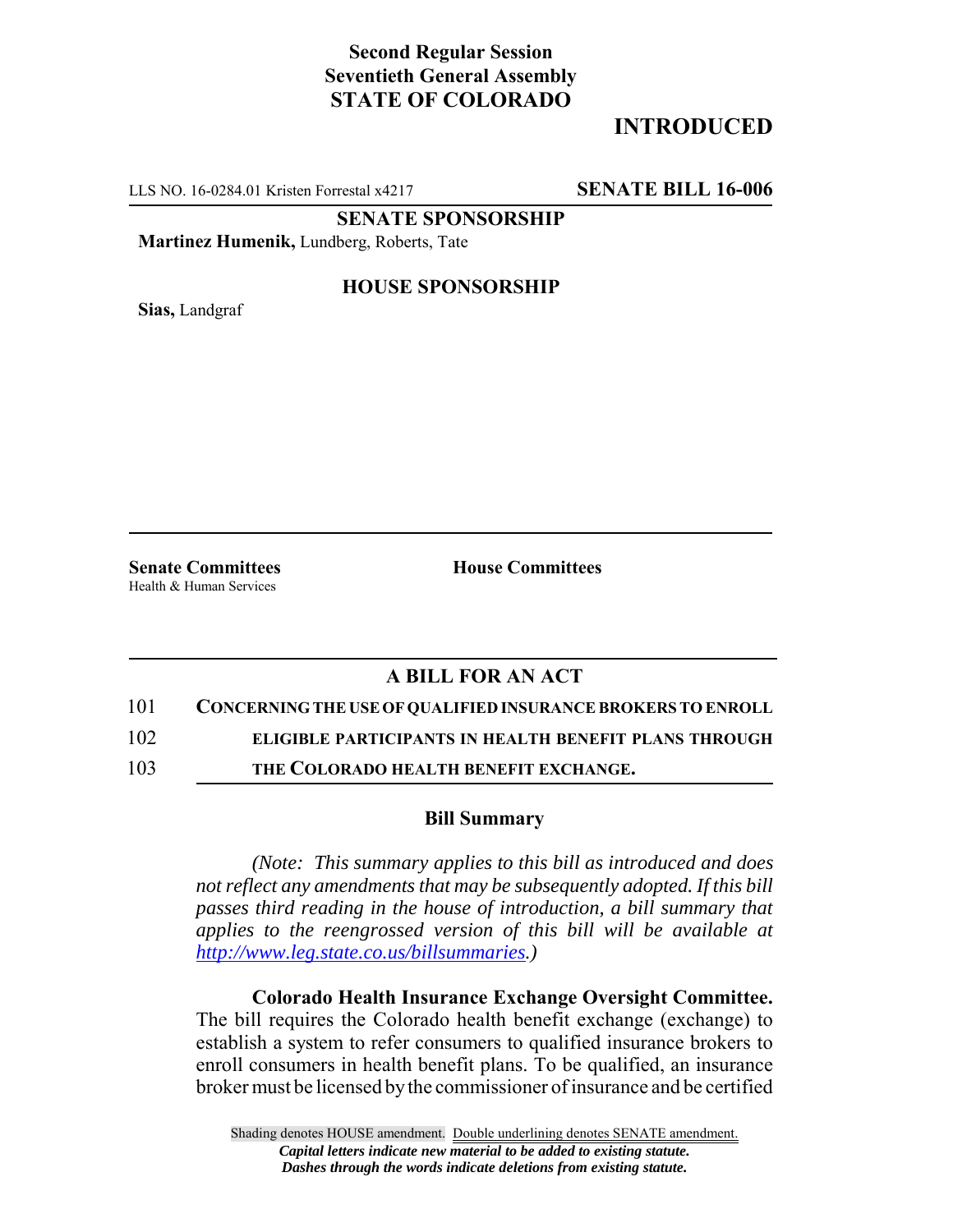by the exchange.

The system must include the installation of a call center and the necessary software to make the referrals.

 *Be it enacted by the General Assembly of the State of Colorado:* **SECTION 1.** In Colorado Revised Statutes, **add** 10-22-112 as follows: **10-22-112. Health benefit exchange - referral to private insurance brokers.** (1) ON OR BEFORE NOVEMBER 1, 2016, THE EXCHANGE SHALL ESTABLISH A SYSTEM FOR QUALIFIED INSURANCE BROKERS, AS DETERMINED UNDER SUBSECTION (2) OF THIS SECTION TO ASSIST CONSUMERS IN ENROLLING IN HEALTH BENEFIT PLANS. A CUSTOMER SERVICE REPRESENTATIVE FROM THE EXCHANGE SHALL ASSIST CONSUMERS WITH THE ELIGIBILITY APPLICATION PROCESS. IF IT IS DETERMINED THAT A CONSUMER IS NOT ELIGIBLE FOR MEDICAID OR ANOTHER GOVERNMENTAL HEALTH BENEFIT PROGRAM, THE CUSTOMER SERVICE REPRESENTATIVE SHALL OFFER TO TRANSFER THE CONSUMER TO 14 A QUALIFIED INSURANCE BROKER. UPON TRANSFER OF A CONSUMER FROM THE EXCHANGE, THE QUALIFIED INSURANCE BROKER SHALL ASSIST THE CONSUMER WITH THE HEALTH INSURANCE ENROLLMENT PROCESS. (2) IN ORDER TO BE QUALIFIED TO RECEIVE A REFERRAL FROM THE EXCHANGE, AN INSURANCE BROKER MUST BE CERTIFIED BY THE EXCHANGE AND BE LICENSED PURSUANT TO ARTICLE 2 OF THIS TITLE. 20 (3) THE SYSTEM ESTABLISHED BY THE EXCHANGE SHALL: (a) INCLUDE A CALL CENTER WHERE CONSUMERS CAN BE TRANSFERRED TO QUALIFIED INSURANCE BROKERS FOR IMMEDIATE ASSISTANCE;

(b) ALLOW BROKERS TO QUEUE INTO THE SYSTEM WHEN THEY ARE